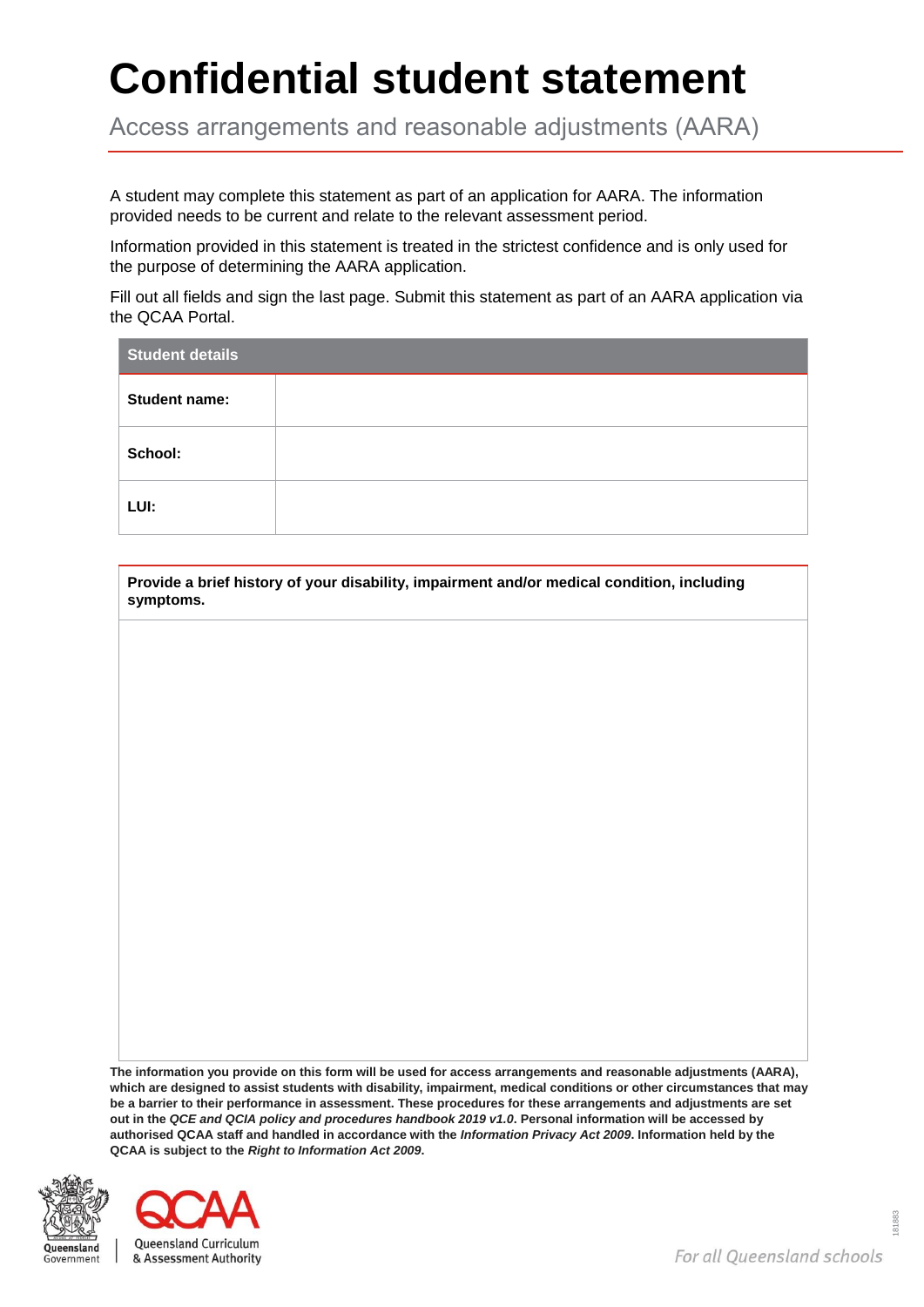| Comment on how the disability, impairment and/or medical condition affects your daily |  |
|---------------------------------------------------------------------------------------|--|
| functioning in the classroom.                                                         |  |

**Describe how the disability, impairment and/or medical condition is a barrier to your access to the assessment and/or to your ability to communicate a response to assessment.**